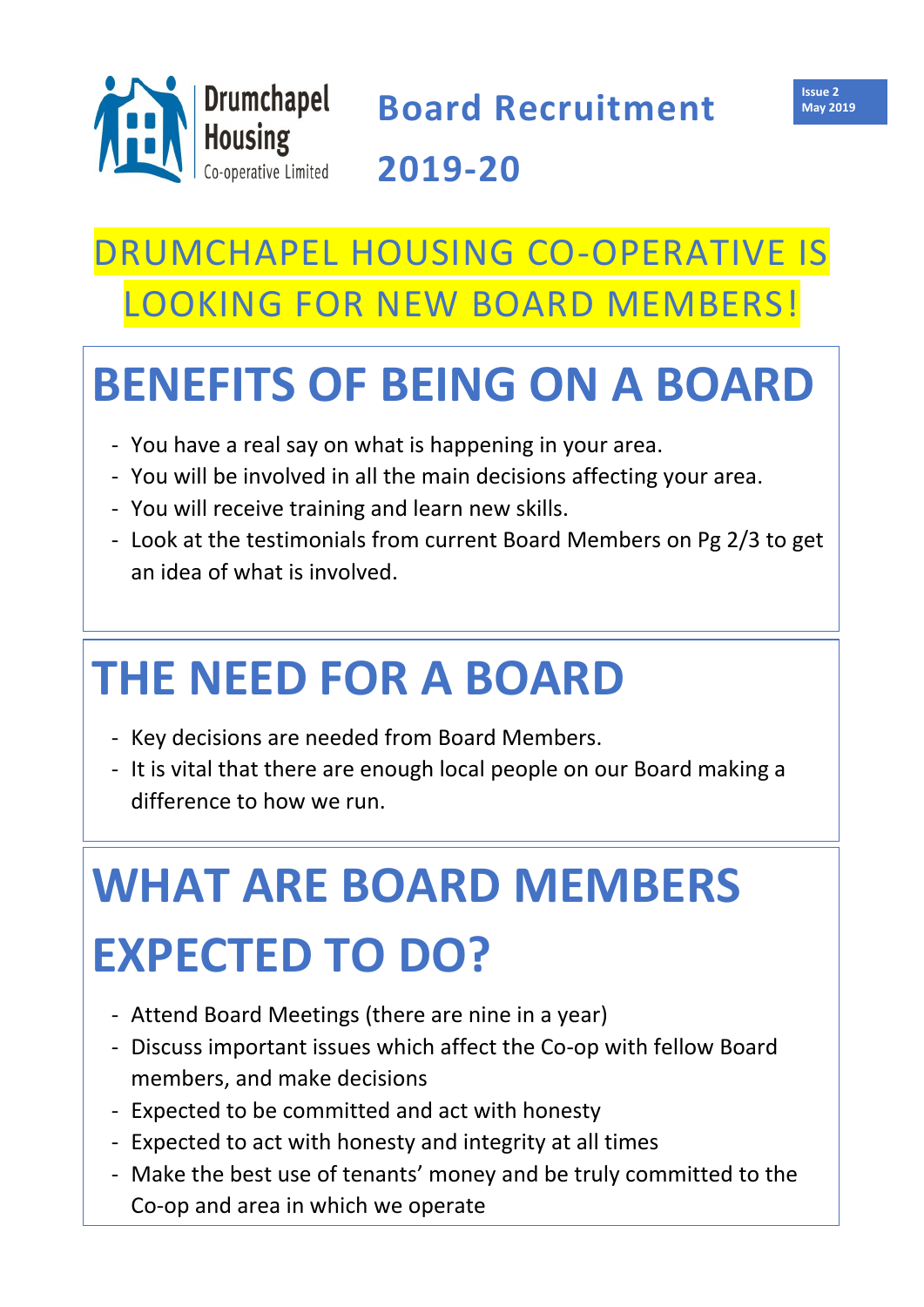### **Board Members Testimonials**



### Joan McFarlane

#### Paul McBride Vice-Chairperson

#### Chairperson

#### Margaret Bowie Board Member

"*By joining the Board you get to make the decisions about how the Cooperative works for you and all the tenants, and together make it a great area to live in*".



*"I am on the board as it gives me an opportunity to be proactive and support our local housing Association, this is a chance for me to be involved in the key decisions and offer my advice on things I can help with. Anyone joining the board would not only help with the key decisions being made within our organisation but also would be actively involved in making our small community a better place to live in."*



*"When I left my previous Housing Association, I found the Co-operative worked very differently, in a positive sense. My previous HA was accountable to Glasgow City Council, which meant the repairs service and such-like was much slower. It was a whole new learning curve at the Cooperative where the tenants, the Board and the staff are all more involved, pulling together to decide what actions had to be made. I found it very enlightening. I was also Chairperson up until I retired and found it was a terrific way to learnt more about how everybody's role operates in the organisation".* 

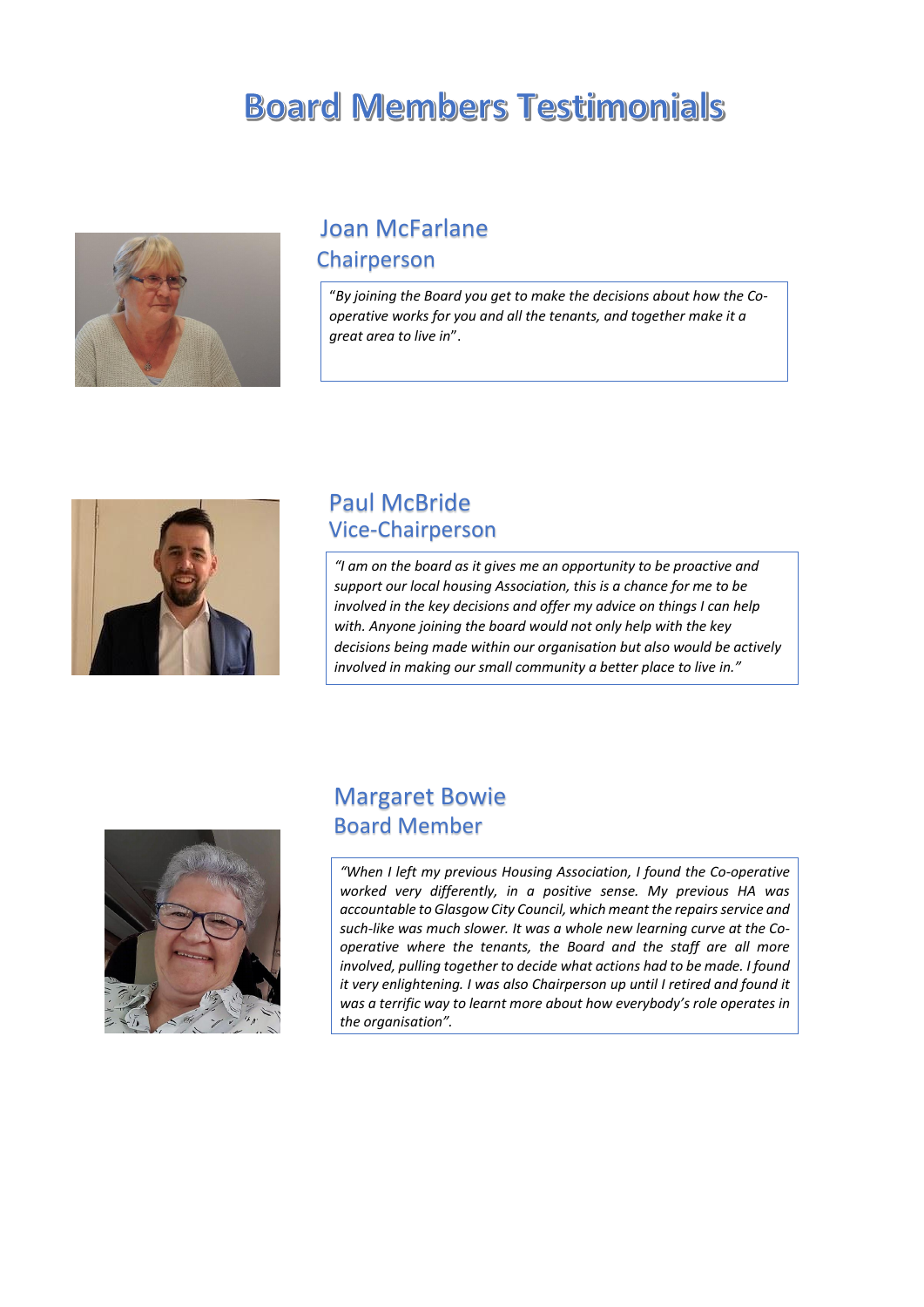### **Board Members Testimonials**



#### Helen Eakin Board Member

*"For starters, being on the Board of the Housing lets me know what is going on in my area as well as what is happening in the community as well. The good thing about being on the board is you are there when things are being discussed about what is needing done with our houses, and you get to have a say because we are the ones who live here. It only makes sense that we have an input.*

*You do receive training, but don't let that put you off! It is not like being back at school! It can be fun and very interesting. We also have away days with staff and that is when you get to see a different side to the staff. It is about team-work and discussing any issues that you may need working on, plus it's also fun.* 

*It is amazing the things you learn about the law and legal stuff, which is quite interesting. It is not all about meetings. You also get to go to conferences and meet people from other housing co-operatives and associations, and it is good to learn what others do that you might think would be of interest to us. Plus if you are ever going to look for work or are already working, it looks good on your C.V that you are a volunteer.*

*It is one of the best things I have ever done and I have been doing this for many, many years. You help to make decisions and see how it all comes about; you see first-hand the difference that we have made over the years to the area and people's lives; and you feel good that you had a hand in making it happen.* 

*So, if you have a few hours to spare once a month, it would be great if you would consider joining us to keep this Co-operative running. Remember, it is your housing co-op. I have lived in this co-op for 49 years and I love it".*